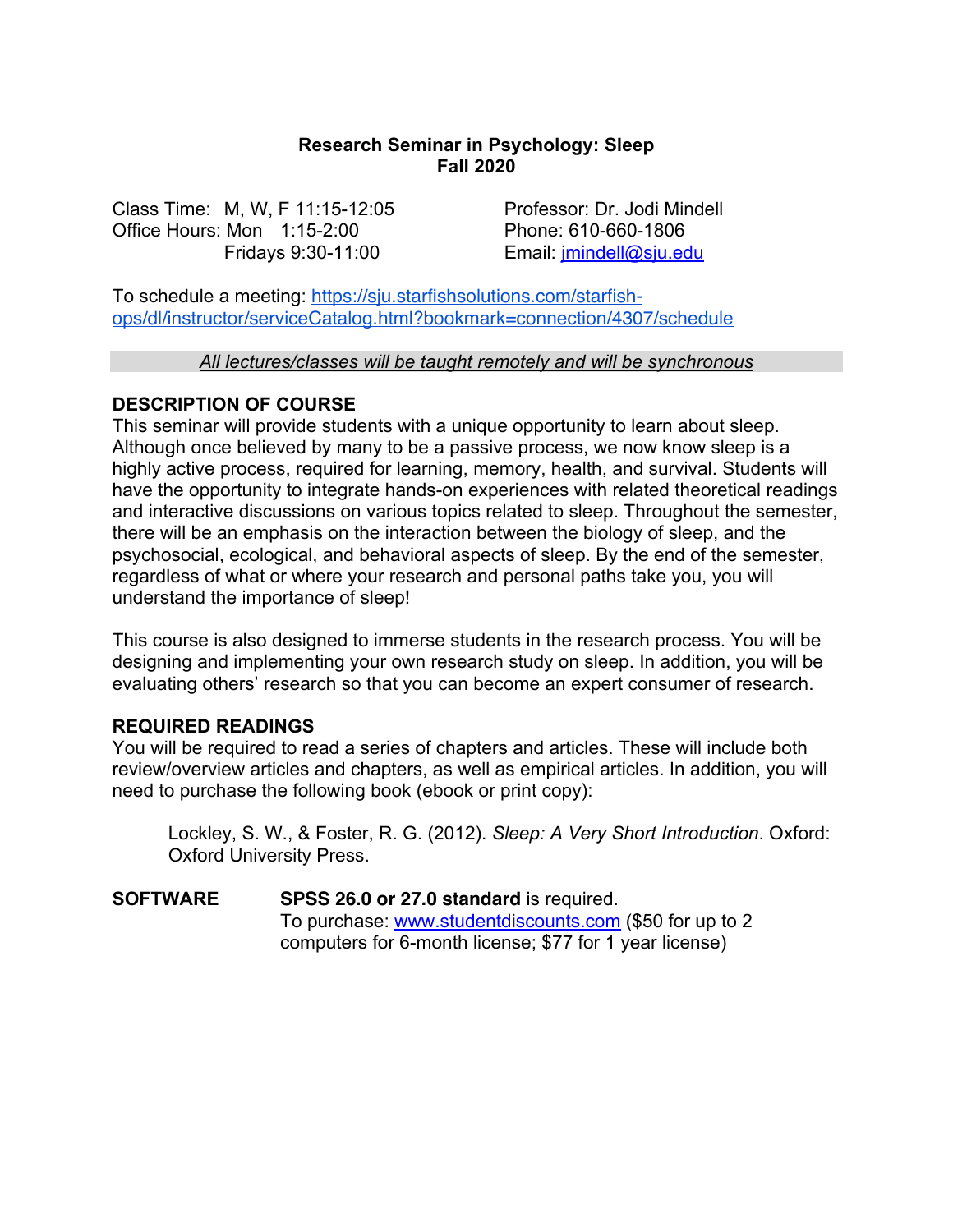## **OBJECTIVES**

Through participation in this course, students will:

- Learn about normal human sleep and its functions
- Gain knowledge of the assessment of sleep
- Recognize the role of intrinsic and extrinsic influences on sleep
- Understand how sleep differs across the lifespan and across cultures
- Acquire basic knowledge about common sleep disorders and interventions to improve sleep
- Develop critical thinking and analytic skills
- Hone research skills by developing and conducting a research study

### **RESEARCH SEMINAR GOALS**

- To provide the student with an in-depth exploration of a particular topic, with an appreciation for the empirical research that has built the knowledge base thus far.
- To explore the empirical research, readings should include primary sources.
- To provide the opportunity for the student to further explore the empirical nature of the knowledge base by designing and implementing an empirical study, which includes the collection, analysis, and interpretation of data.
- To provide experience presenting research in a public forum, within the classroom and at a designated departmental colloquium.

# **COURSE FORMAT**

This course is designed in the tradition of a research seminar, where all students play an active role in learning. The class process will be informal and interactive, attempting to connect the theoretical and scientific topics, as well as to your everyday life.

## **COURSE REQUIREMENTS**

This course is primarily based on interactive learning. By the end of the semester, you should be able to thoughtfully integrate the knowledge you have gained with current research and current events, giving you a thorough understanding of sleep, its role in functioning, and the impact it has on your life. There will be a final exam for this course.

Students are expected to actively participate in class discussion. You are expected to complete the assigned readings prior to class and demonstrate in class that you are thinking about and processing the material.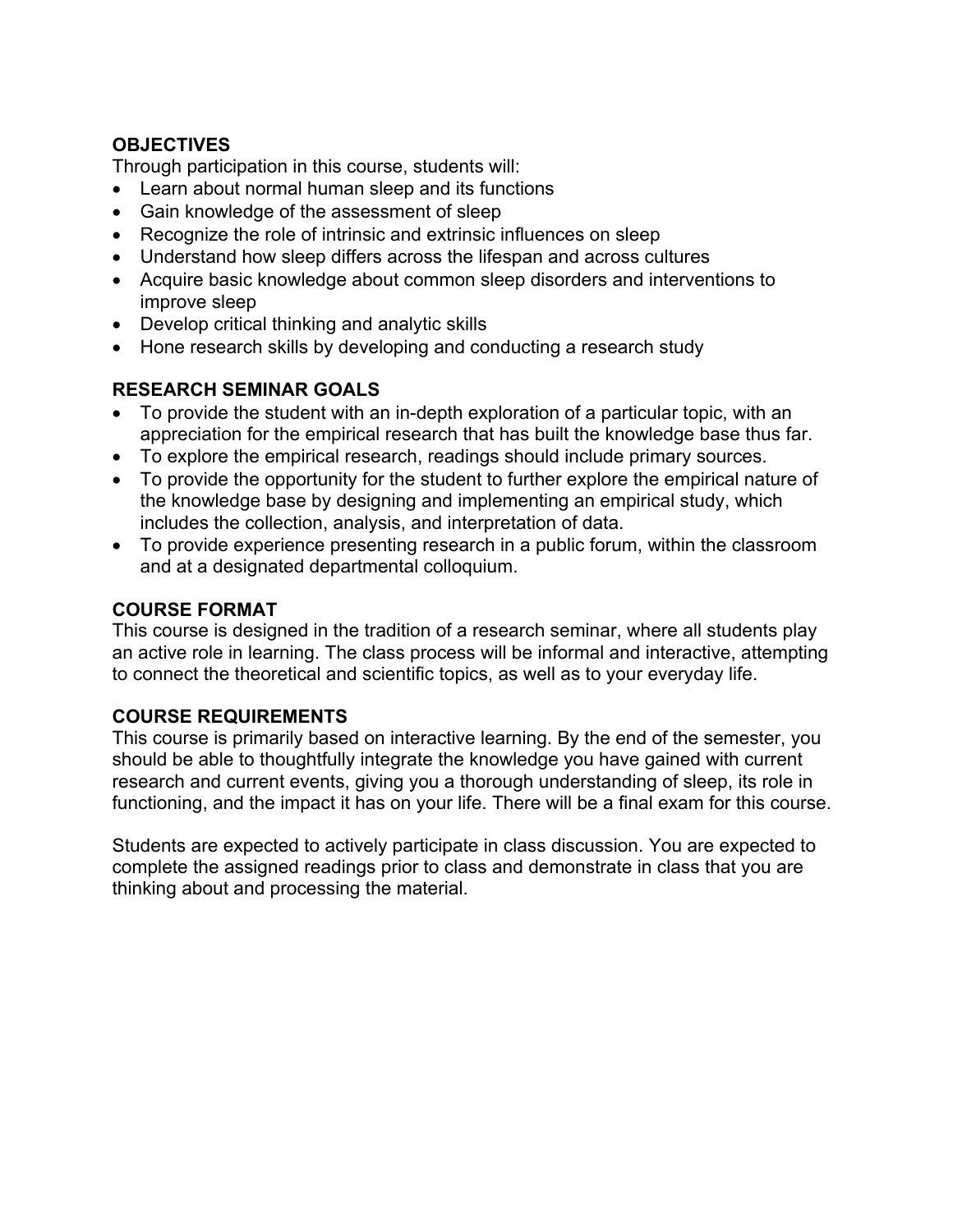# **ASSIGNMENTS**

Sleep Diary (10%) – You will complete a one-week sleep/wake diary. You will write an essay (2-3 pages plus one graph and one table) based on analysis of class data. The paper is due **September 11th**.

Sleep in the News (5%) – Student pairs will be assigned to find a current news story that relates to sleep. The news story needs to have appeared in the news in the 1-2 weeks prior to your presentation. You will present to the class the article/coverage, as well as at least one journal article relating to that news event.

Sleep App Review (10%) – You will use and review a sleep app for one week, and then write a 2-3 page paper reviewing the app. We will also discuss these apps in class.

Quizzes (10%) – There will be a number of quizzes on the readings throughout the semester. Quizzes will primarily occur at the start of the class. Your lowest quiz grade will be dropped.

Final exam (15%) – There will be a final exam for this course scheduled during final exam week. This exam will be comprehensive, covering the entire semester.

Research Project (50%) – You are expected to conceptualize and implement an original research project. This process will include reviewing the relevant literature, developing a testable hypothesis, designing and implementing the study, and interpreting the data. Students will work in groups. Each student will be responsible for all aspects of the project, including identifying a topic, selecting measures, analyzing the data, and presenting the results to the class. Class presentations will occur the last week of class, each lasting approximately 15 minutes and utilizing PowerPoint.

Individually, each student will be responsible for presenting his/her research in a final APA-format paper (abstract, literature review, statement of hypotheses, method, results, discussion, references, tables, and figures). A first draft of your research paper is due on **Monday, November 16th**, a second draft on **Friday, November 20th,** and the final paper is due on **Monday, December 7th**.

Your group will also create a presentation (utilizing powerpoint) and record a video presentation (due **Monday, November 30th**). These presentations will be part of a department-wide event the last week of the semester (presentation date: **Friday, December 4th from 3:30-5:00**).

Of the 50% that this project is worth, the grading breakdown is:

• Project (15%): 10% is a grade of the project itself and 5% is based on meeting deadlines and incorporating feedback (total 5% = student/group misses zero deadlines, revises and executes the project according to the instructor's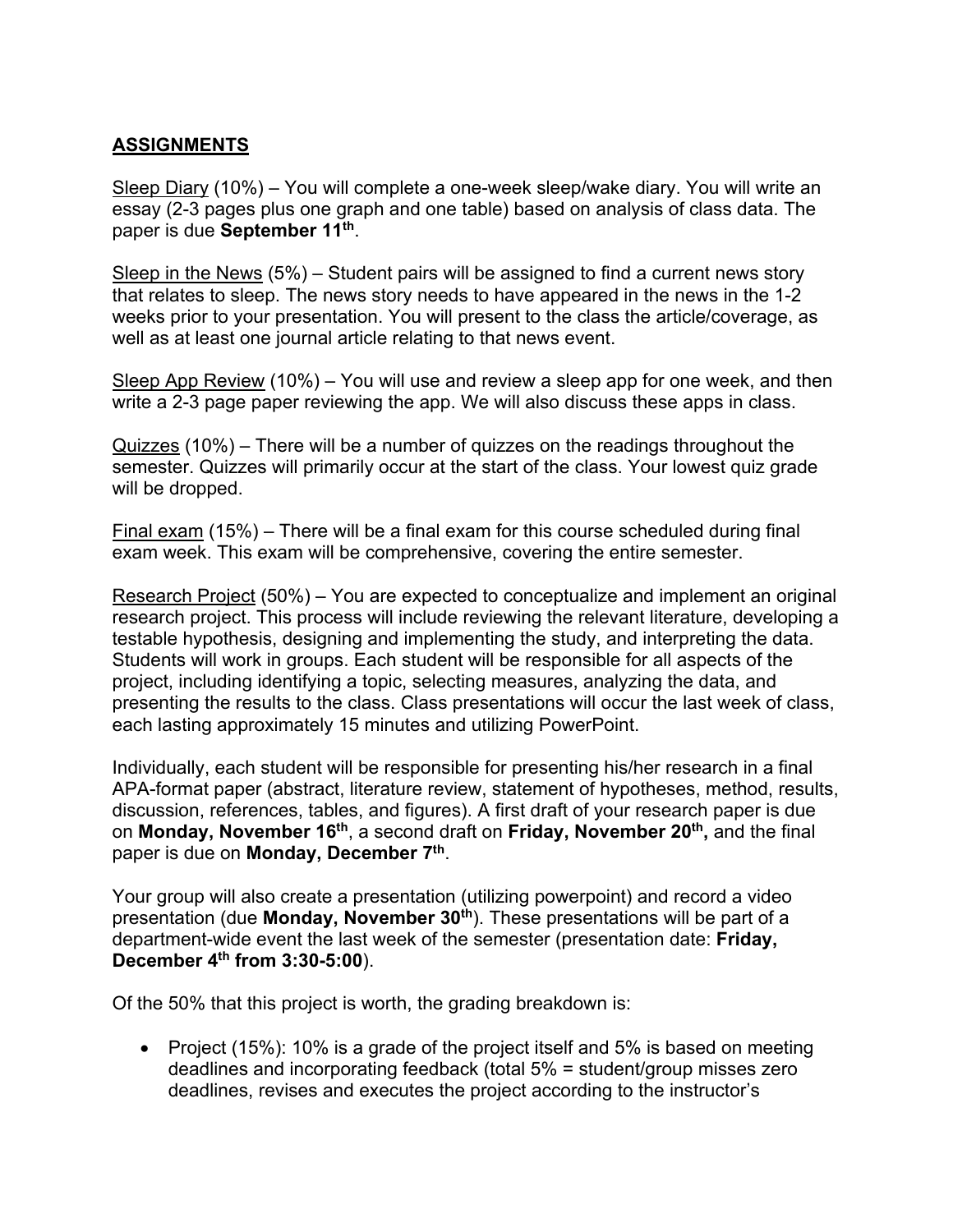feedback)

- Paper draft (10%)
- Final paper (15%)
- Presentation to the department (5%): Grading is done by departmental faculty and graduate assistants
- Presentation to the class (5%)

## **ATTENDANCE POLICY**

Since this course is based on interactive learning, your attendance is required.

### **GRADUATE ASSISTANT**

Emily Vance Email: ev662828@sju.edu Office Hours via Zoom (schedule through Starfish): Tuesday 2:00 - 4:00 pm

Thursday 12:30 - 2:30 pm Or by appointment

To schedule a meeting: https://sju.starfishsolutions.com/starfishops/dl/instructor/serviceCatalog.html?bookmark=connection/21684/schedule

**CLASS ETIQUETTE**: Be polite and attentive. Please have your video on. Please mute yourself.

### **ACADEMIC HONESTY**

Students who are caught cheating on any assignment or presenting someone else's work as their own will be reported to the Academic Honesty Board. Be sure to familiarize yourself with the Academic Honesty Policy of Saint Joseph's University, which can be found in student catalogue and online.

Plagiarism is considered to be a violation of the academic honesty policy. Plagiarism consists of writing anything that is not in your own words (e.g., quoting without citations; having others write an assignment; using someone else's words). An excellent website on plagiarism: https://supportjudicialaffairs.sf.ucdavis.edu/code-academic-conduct

If you have any questions about what constitutes plagiarism, check out these resources or come speak to me *prior* to submitting your work.

### **STUDENTS WITH DISABILITIES**

Reasonable academic accommodations may be provided to students who submit appropriate documentation of their disability. If you have need of assistance or questions with this issue, you are encouraged to contact the Office of Student Disability Services (SDS) at sds@sju.edu or by phone at 610.660.1774. The Office of SDS also provides an appeal/grievance procedure for complaints regarding requested or offered reasonable accommodations. More information can be found at: www.sju.edu/sds.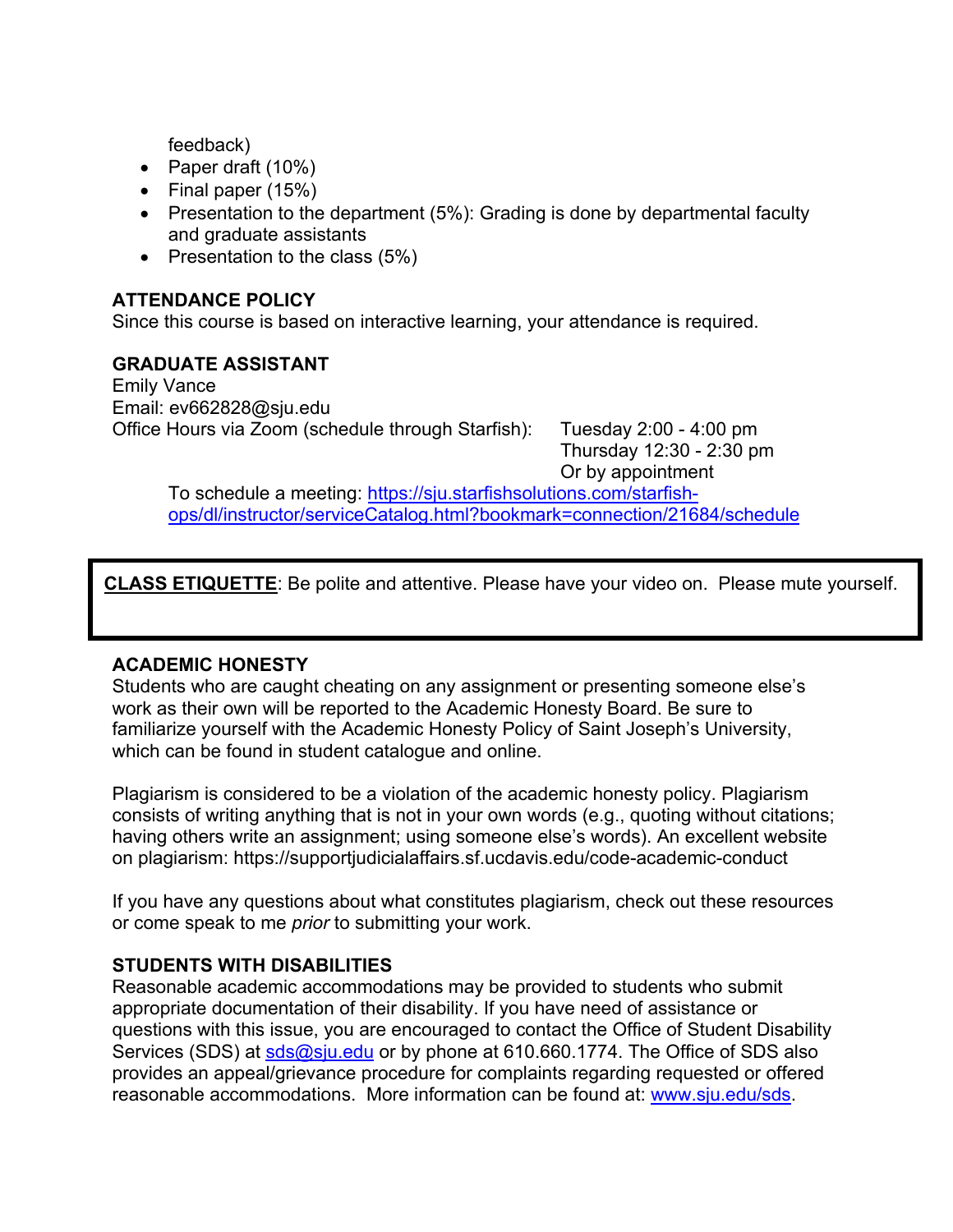# **SEMINAR IN SLEEP CLASS SCHEDULE – FALL 2020**

| <b>DATE</b>       | <b>CLASS TOPIC</b>                                                                 | <b>RESEARCH PROJECT</b>                                                                                                        |
|-------------------|------------------------------------------------------------------------------------|--------------------------------------------------------------------------------------------------------------------------------|
| Aug 24-26         | Introduction to course<br>Introduction to scientific study of sleep                | Begin sleep diary                                                                                                              |
| Aug 28            | Normal sleep                                                                       |                                                                                                                                |
| Aug 31-<br>Sept 2 | SPSS database and sleep data                                                       | Last night of sleep diary<br>on Aug 30 (Sun)                                                                                   |
| Sept 4            | Conducting a research project/Brainstorming                                        |                                                                                                                                |
| Sept 7            | <b>Labor Day</b>                                                                   | Get some sleep!                                                                                                                |
| Sept 9            | Researching study idea                                                             |                                                                                                                                |
| Sept 11           | Measuring sleep                                                                    | Assignment #1:<br>Sleep diary paper due                                                                                        |
| Sept 14           | Proposed research topic and research design                                        | Submit proposed<br>research topic and<br>justification (paragraph<br>describing topic and<br>hypotheses) by 5 pm on<br>Sept 13 |
| Sept 16           | Finalize research project/IRB proposals                                            | Research question and<br>hypotheses finalized                                                                                  |
| Sept 18-21        | IRB proposals (work on draft)                                                      |                                                                                                                                |
| Sept 23           | Special topic: Bedsharing                                                          | IRB draft #1 due                                                                                                               |
| Sept 25           | Basic science: Sleep in animal models<br>Dr. Matthew Nelson and Dr. Jennifer Tudor |                                                                                                                                |
| Sept 28           | Sona system/ Qualtrics surveys<br>IRB proposals (work on draft #2)                 | IRB draft #2 due                                                                                                               |
| Sept 30           | Study methodology                                                                  |                                                                                                                                |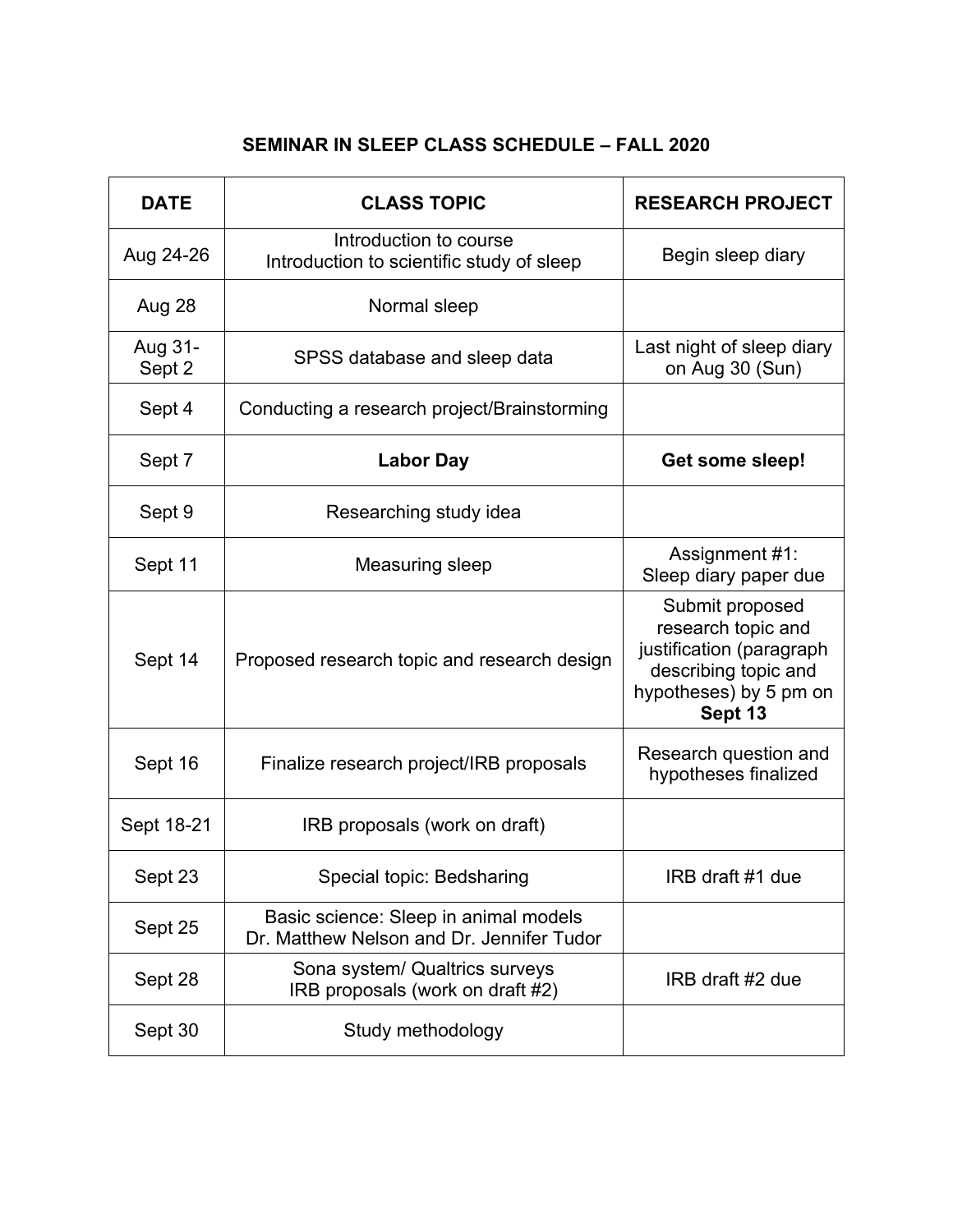| Oct 2            | Circadian rhythms<br>Special topic: Sleep and athletes<br>Sleep in the News #1 | IRB draft #3 due<br>(if necessary)         |
|------------------|--------------------------------------------------------------------------------|--------------------------------------------|
| Oct <sub>5</sub> | Study methodology                                                              | Deadline for final IRB<br>approval         |
| Oct 7            | Study methodology                                                              |                                            |
| Oct 9            | High school start times<br>Guest speaker: Dr. Lisa Meltzer                     |                                            |
| Oct 12           | Parasomnias<br>Sleep in the News #2                                            |                                            |
| Oct 14-16        | Finalize research project                                                      |                                            |
| Oct 19           | Sleep and legal issues<br>Guest speaker: Deborah Correll                       | Start data collection!<br>Begin sleep app  |
| <b>Oct 21</b>    | Pediatric sleep: Cross-cultural differences                                    |                                            |
| Oct 23           | Sleep health disparities<br>Guest speaker: Dr. Ariel Williamson                |                                            |
| Oct 26           | Insomnia<br>Guest speaker: Dr. Phil Gehrman                                    | Last night of sleep app<br>on Oct 27 (Sun) |
| Oct 28           | <b>No class</b>                                                                | <b>Reading day</b>                         |
| Oct 30           | Special topic: Daylight savings<br>Sleep in the News #3 and 4                  |                                            |
| Nov <sub>2</sub> | Sleep apps<br>APA style paper                                                  | Assignment #2:<br>Sleep app paper due      |
| Nov 4            | <b>RLS and PLMD</b>                                                            |                                            |
| Nov <sub>6</sub> | Data analysis<br>Sleep in the News #5 and #6                                   | End data collection by<br>Nov <sub>6</sub> |
| Nov <sub>9</sub> | Data analysis                                                                  |                                            |
| Nov 11           | Data analysis                                                                  |                                            |
| <b>Nov 13</b>    | Special topic: Medical setting and sleepiness                                  |                                            |